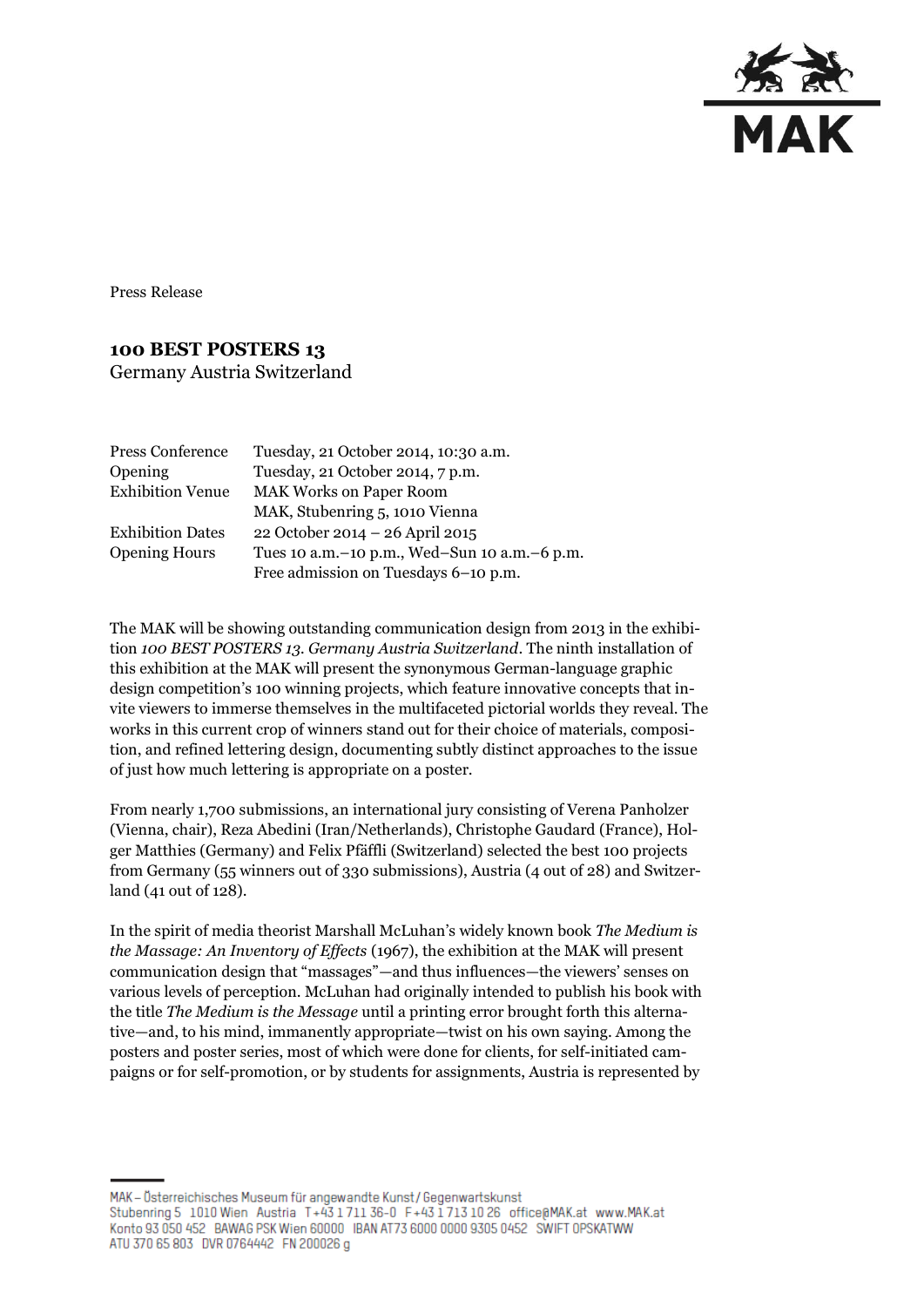

the projects of four "ambassadors to and/or masseurs of the public space."

An independent creative approach to poster design is taken by Austrian winner Pia Moana Scharler with her series communicating the program of the NOWOW film screenings at the cafeteria of the University of Applied Arts Vienna. Scharler employs various textiles as carrier media for her silkscreened messages. Following the announced events, she converts her posters into duffel bags—with each such work then being sold to finance its successor. Economy and ecology thus go hand in hand in this project from Oliver Kartak's graphic design class at the University of Applied Arts Vienna.

Another two Kartak students, Francesco Ciccolella and Gerhard Jordan, prevailed with their poster for *The Essence 13,* the annual exhibition of the University of Applied Arts Vienna. Their design, featuring the interplay of photography, refined lettering design, and a photographic collage of graphical surfaces that over- and underlap one another, visually exemplifies the "essence" of the wide-ranging design stances presented in the exhibition.

The other two winning projects from Austria work with typographical mirroring. While Academy of Visual Arts Leipzig student Benjamin Buchegger realized the letters of the exhibition title *Prints* (the printed graphics exhibition featuring students of his home institution) reflected around the base of the typography, the poster by Florian Koch and Christine Zmölnig overturns accustomed conventions of reading direction and works visually with the wording "Wahl/Qual" [Choice/Agony; i.e. "the agony of choice"], the theme of a group exhibition at Kunstverein Wolfsburg.

Among the 100 awarded projects, this year will once again see newcomers take their places alongside known quantities. Swiss winner Erich Brechbühl, for example, reinterpreted Ernst Hodel's painting *Aufstieg zum Mont Blanc* [Ascent to Mont Blanc] (1928) for Theater Aeternam in Lucerne. Using a refined décollage technique, Brechbühl causes the snow-covered peaks of Hodel's typical mountain climbing idyll to "peel off" three-dimensionally into the space. While the main point to be communicated here is the theater's program, the subtext in Brechbühl's poster alludes to climate change and the Alps' receding glaciers.

Hamburg-based agency Rocket & Wink shows just how simple and yet exciting advertising can be with their two posters *Müde?* [Tired?] and *Wach!* [Awake!]. In these, the young entrepreneurs Petronius Amund Wink and Gerald Rocketson accentuate the caffeine content of cola drink Fritz Kola by reducing their subject to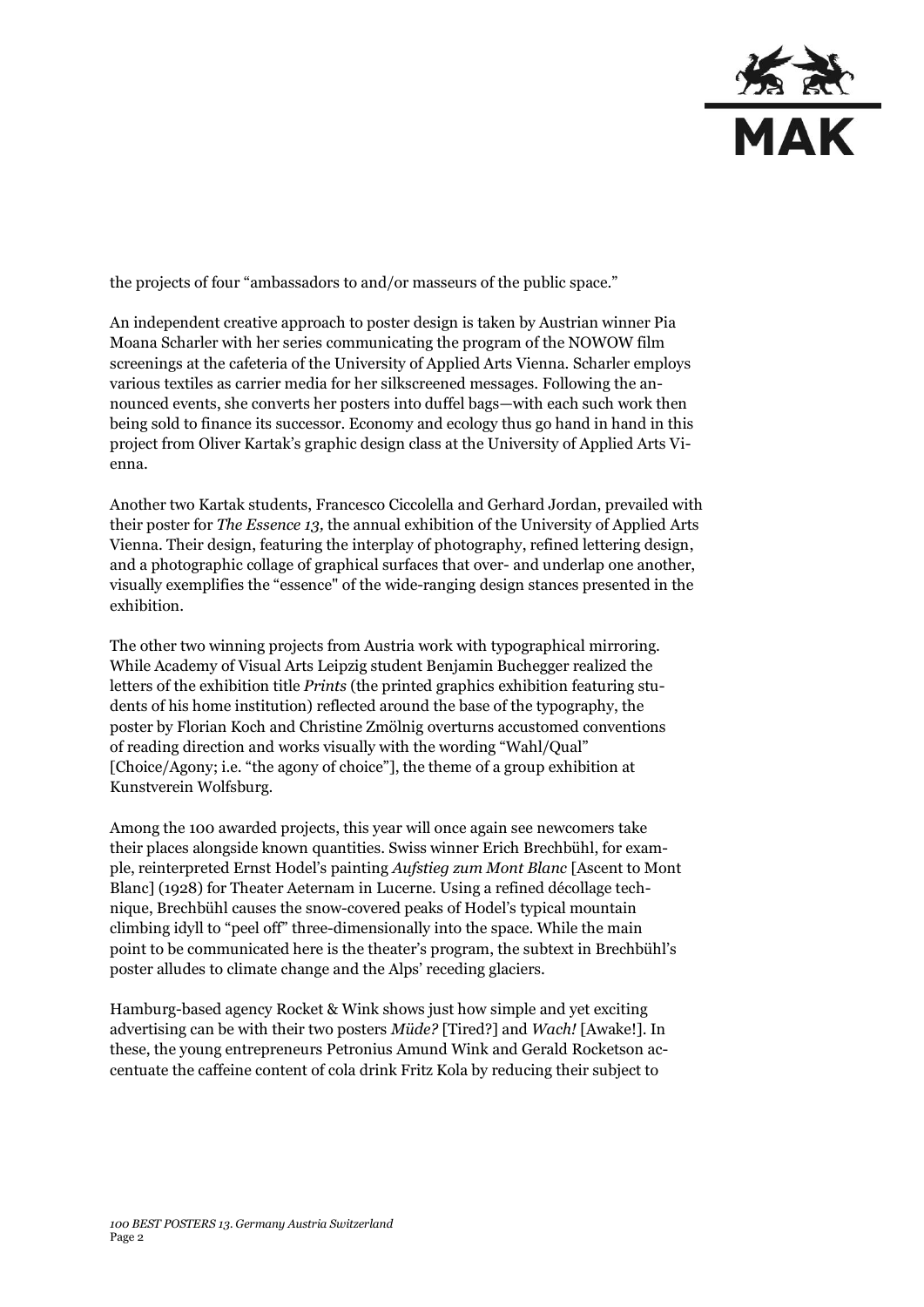

two crown caps. With sparingly employed text and a simplified, realistic motif, both of their posters hark back clearly to the early 20th-century origins of the "Sachplakat" [object poster] genre.

This exhibition will be accompanied by the catalog *100 beste Plakate 13. Deutschland Österreich Schweiz / 100 Best Posters 13. Germany Austria Switzerland*, designed by 2xGoldstein (Rheinstetten, DE), including a special thematic contribution by Jan-Henning Raff entitled "Theories to Understand Graphic Design in Use: The Example of Posters," and published by Verlag Hermann Schmidt, Mainz, 2014, 2oo pages. Available for  $\epsilon$  34.80 at the MAK Design Shop.

Press photos on the exhibition are available for download at MAK.at/press.